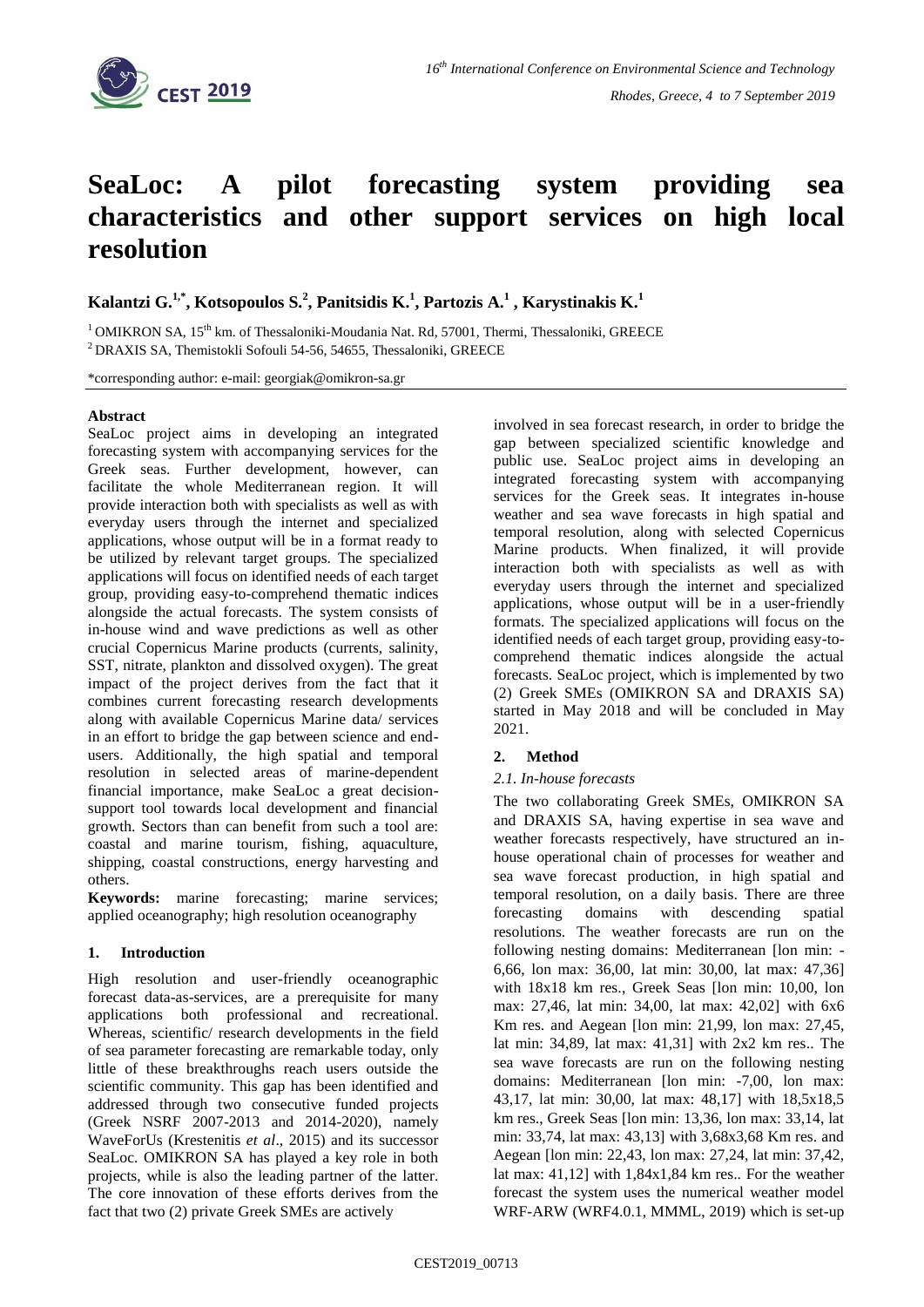appropriately for the aforementioned weather domains. It runs daily and produces wind (m/sec) at 10m height, every day at 12.00am with a forecasting span of the order of three days and hourly time steps. For the sea wave forecast the system uses the numerical third generation sea wave model WAVEWATCH III® (v. 5.16; WW3DG, 2016) which is set-up appropriately for the aforementioned sea wave domains. It runs daily by using the above mentioned winds as input, and produces significant wave height (m) and wave direction (degrees) every day at 07.00am with a forecasting span of the order of two days and hourly time steps. For the bathymetry, the wave model has been input with EMODnet's bathymetry, which has been analyzed to coincide with the spatial resolution of the aforementioned wave forecasting domains.

# *2.2. External products*

SeaLoc system utilizes the Copernicus Marine platform, in order to enrich the information to be be serviced. Specifically, three (3) Mediterranean domain datasets, with 4,6x4,6 km spatial resolution, have been integrated, namely: (a) Med. Sea Physical Analysis and Forecasting Product (CMEMS-MED-PUM-006-013; Lecci *et al*., 2018), (b) Med. Sea Biogeochemistry Analysis and Forecasting Product (CMEMS-MED-PUM-006-014; Lecci *et al*., 2019) and (c) Med. Sea Waves Analysis and Forecast Product (CMEMS-MED-PUM-006-017; Korres *et al*., 2019). From CMEMS-MED-PUM-006-013, the system acquires (i) surface current velocity (m/sec), (ii) salinity (psu), (iii) sea surface temperature  $(^{\circ}C)$ ,  $(iv)$  potential bottom temperature  $(^{\circ}C)$ ,  $(v)$  sea surface elevation  $(m)$ . The forecasting span is of the order of one day and the time steps are hourly. From CMEMS-MED-PUM-006-014 the system acquires (i) dissolved oxygen (nmol  $O_2/m^3$ ), (ii) nitrate (nmol  $N/m<sup>3</sup>$ ) and (iii) phytoplankton carbon biomass (mol  $C/m<sup>3</sup>$ ). The forecasting span is of the order of one day and the time steps correspond to daily means. From CMEMS-MED-PUM-006-017 the system acquires (i) significant wave height (m) and (ii) mean wave direction (degrees). The forecasting span is of the order of one day and the time steps are hourly.

# *2.3 Daily operational cycle*

All structural components of SeaLoc are conjoined into a prototype operational chain of processes (see Figure 1). The two in-house models interoperate with internally developed background processes (linux and ftp services), so as (a) the weather model to input the sea wave model for the daily forecast runs and (b) the output forecast parameters to input the visualization processes. Also, the CMEMS products are acquired with the use of an internally developed software (Visual Studio VB.net) which automatically downloads and stores the data, daily. Each daily operational cycle is concluded at approximately 10.00am. Additional features such as web software development and specialized services provision are designed to be finalized in the next project months.

## **3. Results**

All structural components of SeaLoc, have been optimized to run on a daily basis, in order to check the system's performance as well the quality of its outputs. Currently, the final operational output is a set of commonly used visualization formats, i.e. \*.kmz, \*.tiff and \*.png for all in-house or external datasets along with the arithmetic ascii data files. The automated visualization process has been developed by using ArcPy (Python programming). Figure 2 shows an example of a \*.kmz visualization of significant wave height applied on a google earth background.



**Figure 1.** SeaLoc daily operational cycle



Figure 2. Example of a \*.kmz visualization of sig. wave height

## **4. Discussion on future steps**

The next steps of SeaLoc project implementation include (a) the finalization of the operational chain processes, (b) cal/ val of collocated satellite/ buoy data, (c) the enrichment with static/ descriptive open data, (d) the development of specialized services (e.g. empirical indices) for meeting the needs of target-groups and (e) dissemination and user engagement activities.

#### **Acknowledgements**

Project SeaLoc is funded by the Operational Program "Competitiveness, Entrepreneurship and Innovation" (EPAnEK), Intervention I, of the NSRF 2014-2020, with project ID **T1EDK-03595**.



#### **References**

- Korres G., Ravdas M., Zacharioudaki A., Chalkiopoulos D., Denaxa D., Lecci R. (2019), Product user manual for Mediterranean Sea Waves Analysis and Forecasting Product, CMEMS-MED-PUM-006-017.
- Krestenitis, Y.N., Kombiadou, K.D., Androulidakis, Y.S., Makris, C.V., Baltikas, V., Skoulikaris, Ch., Kontos, Y., Kalantzi, G. (2015), Operational Oceanographic Platform in Thermaikos Gulf (Greece): Forecasting and Emergency Alert System for Public Use, 36th IAHR World Congress, 28 June – 3 July, 2015, Hague, Netherlands, 12p.